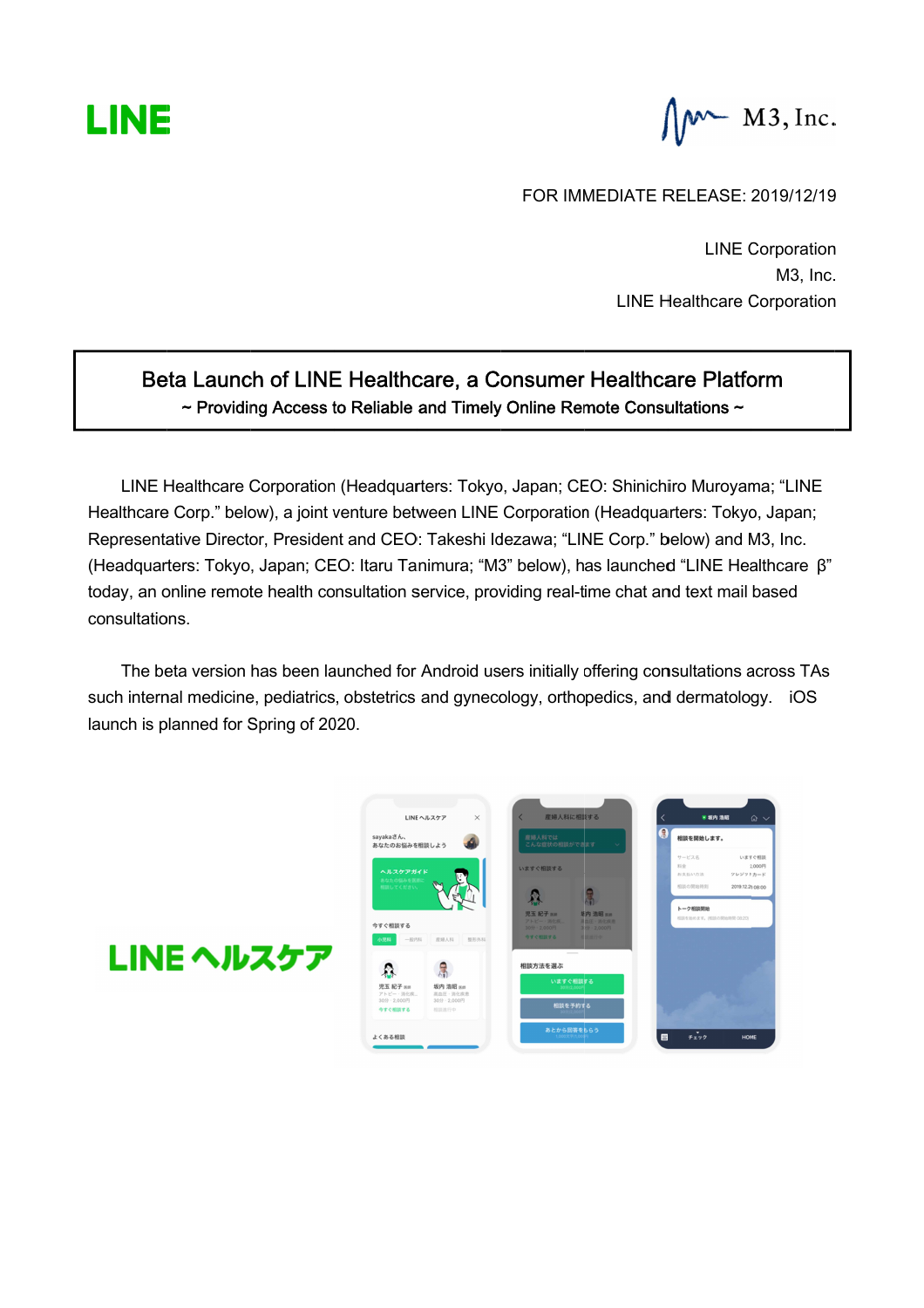



Reflecting the significant progress in telecommunications technology in recent years, gui Reflecting the significant progress in telecommunications technology in recent years, guide<br>for online consultations were introduced as part of the national revision of the medical payment<br>system in 2018. In November 201 for online consultations were introduced as part of the national revision of the medical payment<br>system in 2018. In November 2019, enactments of regulations surrounding quality, efficacy, and safety of pharmaceuticals and medical devices, included conditional deregulation of online safety of pharmaceuticals and medical devices, included conditional deregulation of online<br>communication on drug administration, further progressing IT utilization in the medical field. Moreover, it is becoming progressively easier for general consumers to access medical and<br>health-related information online and SNS media. health-related information online and SNS media. on drug administration, further progressing IT utilization in the medical field.<br>ecoming progressively easier for general consumers to access medical and<br>formation online and SNS media.<br>remains difficult for the general co onal revision of the medical payment<br>
conal revision of the medical payment<br>
ations surrounding quality, efficacy, and<br>
conditional deregulation of online<br>
IT utilization in the medical field.<br>
consumers to access medical

However, it remains difficult for the general consumer However, it remains difficult for the general consumer lacking professional medical knowledge to<br>correctly self-assess and treat ailments. Many healthcare professionals are calling for consumers to receive "accurate information via professional consult in high expertise areas such as medicine." On the other hand, lack of medical care due to unavailability of doctors across more rural areas combined with the increase of patients due to an aging society, are raising issues such as long wait times at with the increase of patients due to an aging society, are raising issues such a<br>medical facilities await solutions on both the care provider and receiver sides. ver, it is becoming progressively easier<br>related information online and SNS me<br>wever, it remains difficult for the genera<br>ly self-assess and treat ailments. Mar consultations were introduced as part of the national revision of<br>2018. In November 2019, enactments of regulations surround<br>harmaceuticals and medical devices, included conditional dere<br>tation on drug administration, fur receive "accurate information via professional consult in high expertise areas such as medicine.<br>the other hand, lack of medical care due to unavailability of doctors across more rural areas con<br>with the increase of patien

LINE Healthcare provides an online health consultation service that aims to address such issues, LINE Healthcare provides an online health consultation service that aims to address such issue<br>taking the first step to improve accessibility of medical services by allowing users to directly consult doctors via LINE regardless of time and location ck of medical care due to unavailability of doctors across mo<br>of patients due to an aging society, are raising issues such a<br>await solutions on both the care provider and receiver sides.<br>are provides an online health consu care provider and red<br>Ith consultation services<br>of medical services by<br>tion.<br>recorp.com/ja/lp/201<br>gynecology, orthoped<br>and may require some time duricy<br>of the during may require some time during<br>indicated in the during may

# 【 LINE Healthcare β β 】https://linehealthcarecorp.com/ja/lp/2019/1 https://linehealthcarecorp.com/ja/lp/2019/1

#### Serviced Therapy Areas \*To be expanded

I LINE Healthcare β 】<u>https://linehealthcarecorp.com/ja/lp/2019/1</u><br>Serviced Therapy Areas \*το be expanded<br>Internal medicine, pediatrics, obstetrics and gynecology, orthopedics, and dermatology Serviced Therapy Areas \*To be expanded<br>Internal medicine, pediatrics, obstetrics and gynecology, orthopedics, and d<br>Service Availability Time \*Doctor-patient matching may require some time during peak hours

24 hours, 365 days gynecology, orthopedics, and dermatolog<br>
g may require some time during peak hours<br> **1 (incl. tax) / 30 min.)**<br>
require immediate consultation<br>
ght but should I go to the ER?"<br>
ine. When should I go to the hospital?

### Usage Method and Fees  $(\beta \text{ version prices})$

# $\triangleright$  Real-Time LINE consultation (2,000 yen (incl. tax) / 30 min.)

- Real-Time LINE consultation (2,000 yen (incl. tax) / 30 min.)<br>• For users with symptoms that may require immediate consultation itoms that may require immediate consultation<br>fever. It's midnight but should I go to the ER?"
	- Ex) "My child has a fever or users with symptoms that may req<br>x) "My child has a fever. It's midnight<br>x) "I've developed a sudden migraine
	- For users with symptoms that may require immediate consultation<br>Ex) "My child has a fever. It's midnight but should I go to the ER?"<br>Ex) "I've developed a sudden migraine. When should I go to the hospital?"<br>Ex) "I forgot t
	- Ex) "I forgot to take my daily hypertension meds. When do I take my next dose?"

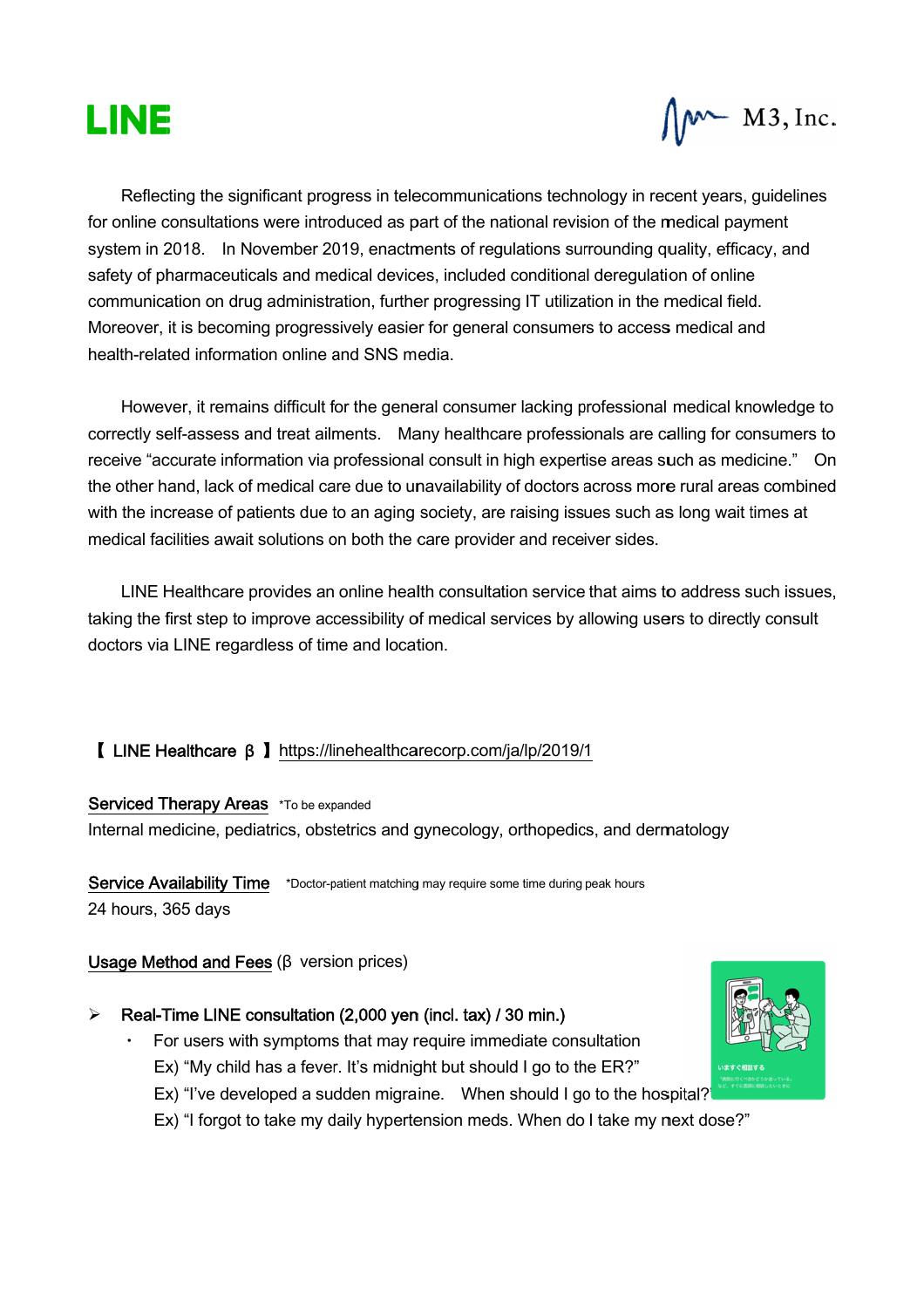

M3, Inc.

## $\triangleright$  Text Mail consultation (1,000 yen (incl. tax / 48 hours, up to 1,000 letters)

・ For users with concerns about daily health or questions that do not require immediate consultation For users with concerns about daily health or questions that do not require<br>immediate consultation<br>Ex) "I have a rash, and have doubts about self-treatment solutions I found through online research." Ex) "I have a rash, and have doubts about self-treatment solutio<br>through online research."<br>Ex) "I received concerning results on my annual health checkup **consultation (1,000 yen**<br>sers with concerns abou<br>diate consultation s with concerns about daily health or<br>te consultation<br>we a rash, and have doubts about sel<br>online research."<br>ceived concerning results on my annu<br>how more about it before re-examin<br>s with symptoms or health problems t<br>y he That Mail consultation (1,000 yen (incl. tax / 48 hours, up to 1,000 letter<br>
For users with concerns about daily health or questions that do not<br>
Ex) "I have a rash, and have doubts about self-treatment solutions through health or questions that do not require n**cl. tax / 48 hours, up to 1,000 letters)**<br>daily health or questions that do not require<br>pubts about self-treatment solutions I found

I want to know more about it before re examination."Ex) "I received concerning results on my annual health checkup.<br>I want to know more about it before re-examination."



 $\cdot$  For users with symptoms or health problems that want to consult a doctor in private For users with symptoms or health problems that want to consult a doctor in private<br>Ex) Daily health management, health concerns of family members, questions regarding Ex) Daily health<br>infertility issues

\* LINE Healthcare's consultation services follow the standards for remote medical consultation services by doctors provided in " \* LINE Healthcare's consultation services follow the standards for remote med<br>療の適切な実施に関する指針" (https://www.mhlw.go.jp/content/000534254.pdf)

### LINE Healthcare Launch Campaign 1 Yen Consultations

Campaign website: http://healthcare-blog.line.me/archives/4685343.html

ipaign website: <u>http://healthcare-blog.line.me/archives/4685343.html</u><br>During the campaign period, up to 1,000 LINE users who used or reserved a consultation service During the campaign period, up to 1,000 LINE users who used or reserved a consultation service<br>.and answered the survey following the consultation will receive 999 yen payback in LINE Pay points Period: December 19, 2019 - January 19, 2020 January 19, 2020

Serviced therapy areas: Internal medicine, pediatrics, obstetrics and gynecology, orthopedics, and dermatology : Internal medicine, pediatrics, obstetrics and gynecology, orthopedics, and<br> **Alternal Montana**<br> **Alternal Montana**<br> **ill aim to become a medical platform to provide appropriate medical solutions** 



LINE Healthcare will aim to become a medical platform to provide appropriate medical solutions to the public through remote health consultation services, as well as other services including medical Q&A, online diagnoses, and delivery of prescription drugs, by combining LINE's 82 million user base, LINE Healthcare will aim to become a medical platform to provide appropriate medical solutions<br>to the public through remote health consultation services, as well as other services including medical<br>Q&A, online diagnoses, a field. The Health Case of the through areas: Internal medicine, pediatrics, obstetrics and gynecology, orthopedics, and<br>
INE<br>
INE<br>
INE Health Case of the through consultation<br>
INE Health care will aim to become a medical platform resers who used or reserved a consultation service<br>will receive 999 yen payback in LINE Pay points.<br>s, obstetrics and gynecology, orthopedics, and<br>platform to provide appropriate medical solutions<br>vices, as well as other s are's consultation services follow the standards for remote medical consultation services by doctors provided in "オンライン診<br>
Ifficare Launch Campaign 1 Yen Consultations<br>
website: http://healthcare-blog.line.medarchives/46853